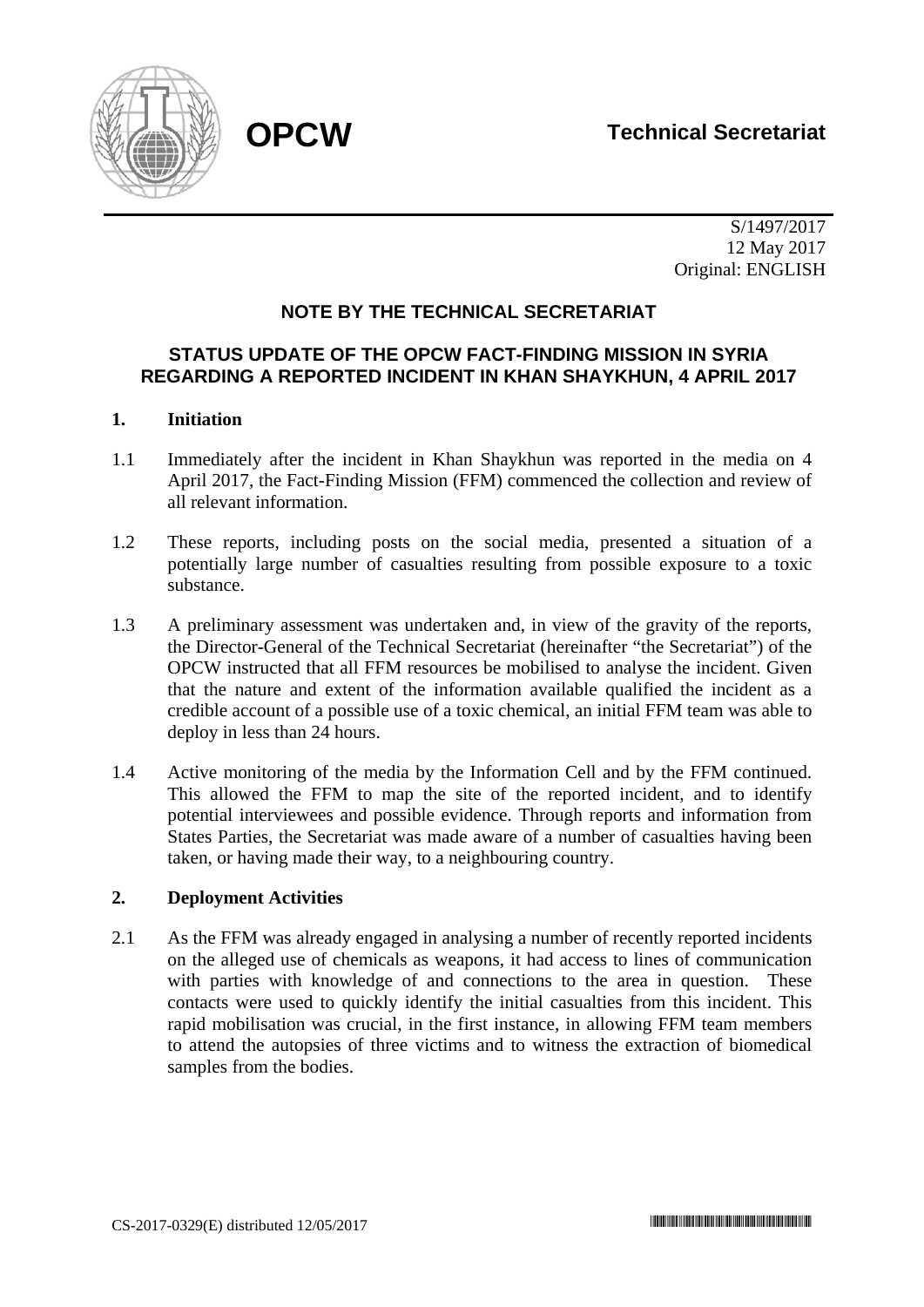- 2.2 On Wednesday 5 April 2017, two team members attended the autopsies of three alleged victims. The team noted that the bodies were intact and, aside from one victim having been intubated, showed no signs of traumatic injury and had no broken bones. The FFM has received the autopsy reports.
- 2.3 On Saturday 8 April, the FFM team was able to visit ten patients in three hospitals, whilst there was still a high potential for retrieving relevant biomedical samples and associated testimony.
- 2.4 The team witnessed the collection of biomedical samples from ten casualties (blood samples from 10, and urine samples from five), and was able to meet with casualties from the alleged incident. The team interviewed a limited number of these casualties and one treating physician.
- 2.5 The team did not perform any interviews in public areas and were unable to perform interviews with those who were unconscious or barely conscious. The duration of interviews was kept as long as permitted by a patient's condition.
- 2.6 Biological-environmental samples (two dead birds and hair from a dead goat) were received by the FFM team on 12 and 13 April 2017. The FFM had been advised that these animals had been close to the incident site. Anatomical parts and internal organs were removed from the birds and taken by the team.
- 2.7 Environmental samples such as clothing, soil from the crater of the suspected impact point, and soil from locations close to the suspected impact point were received by the team on 13 April 2017.
- 2.8 At the time of handover, the team was informed that all samples were taken by Non-Governmental Organisations (NGOs). This information was corroborated by the testimony from other witnesses interviewed by the FFM. A representative of an NGO was also interviewed and provided photographs and videos from the scene of the alleged incident.
- 2.9 Based on the information available from various sources, the FFM identified a number of witnesses to be interviewed. These witnesses were expected to provide testimony and potentially relevant evidence. The FFM sought a variety of witnesses of different age ranges to cover differing aspects, including: the scene of the alleged incident; the location, rescue, condition, transport, and treatment of casualties; acquisition of samples.
- 2.10 As of Friday 12 May 2017, the FFM interviewed 29 witnesses (25 male, 4 female).
- 2.11 In addition to the biomedical samples collected in the presence of the FFM, further biomedical samples were collected in medical facilities in Syria by medical personnel operating in the opposition-controlled area. These samples were passed to the FFM team on 12 and 14 April. These will be analysed by Designated Laboratories (DL).
- 2.12 Amongst the casualties were four first responders, reported as showing signs of exposure. The FFM interviewed one of them, witnessed the collection of a blood sample by a nurse, and has requested that the blood sample be analysed for residual contamination. These will be analysed by designated laboratories.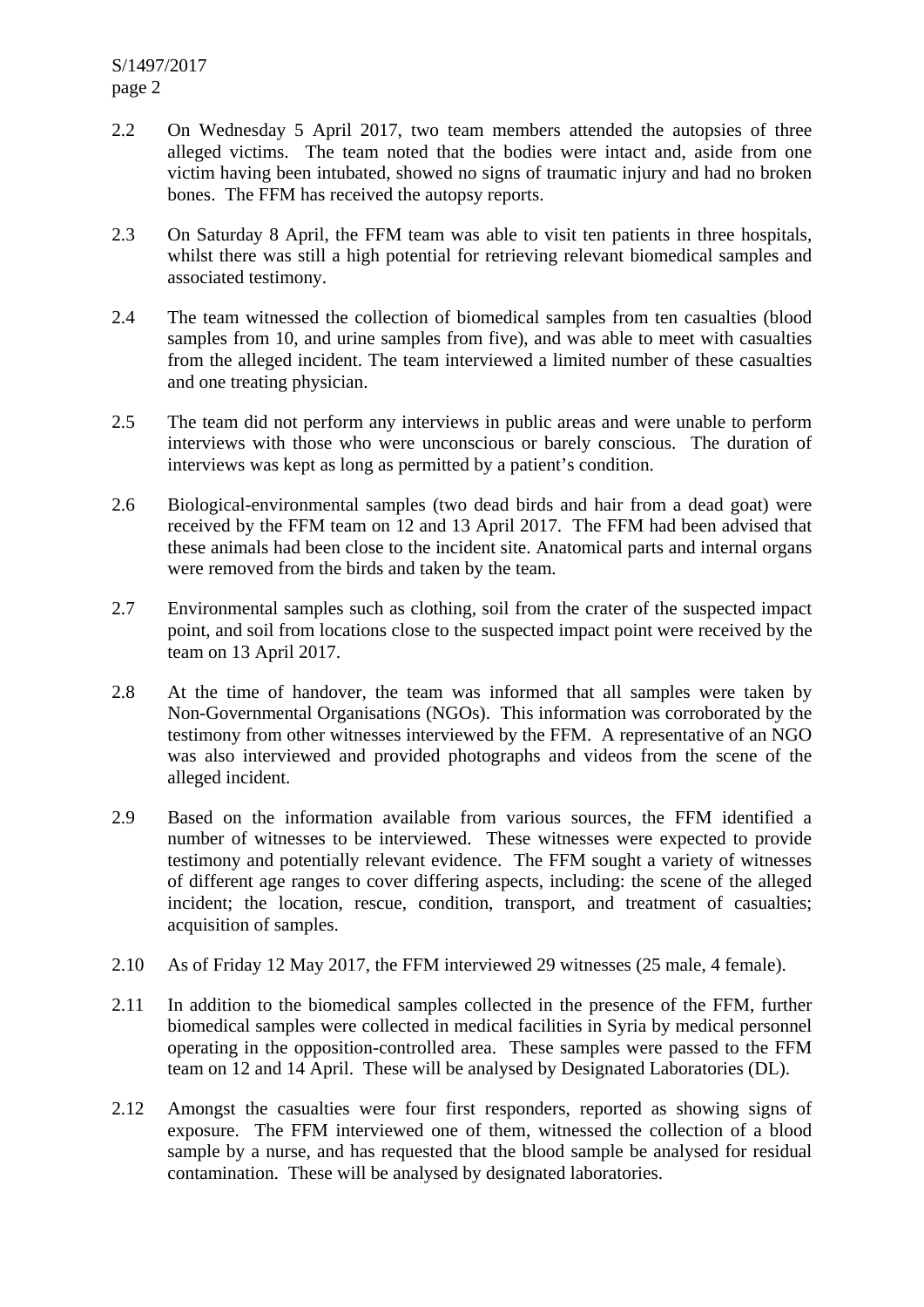- 2.13 The FFM has interviewed a greater number of witnesses than would typically be expected for this type of mission. This relatively larger number will enhance corroboration among different testimonies and cross check the evidence provided. This will impart greater confidence in the narrative and any resultant conclusions.
- 2.14 All received samples were treated in accordance with OPCW procedures, including the application of seals by the FFM team. Full details will be supplied in the final report.

# **3. Laboratory Analysis**

3.1 Several batches of samples, as indicated above, were collected by the FFM and transported to the OPCW Laboratory. Some samples had already been split into separate aliquots by the FFM. Those that had not been previously split were then split at the OPCW Laboratory before being transported to Designated Laboratories. The following table shows the timelines for receipt, transfer, and reporting.

|    | Source of<br>sample                                 | <b>Received</b><br>by FFM | <b>Received</b><br>at OPCW<br>Lab | <b>Shipped</b><br>to DL | <b>Preliminary</b><br>results<br>received by<br><b>OPCW Lab</b> |                 | <b>Final Results</b><br><b>Received by</b><br><b>OPCW Lab</b> |                 |
|----|-----------------------------------------------------|---------------------------|-----------------------------------|-------------------------|-----------------------------------------------------------------|-----------------|---------------------------------------------------------------|-----------------|
|    |                                                     |                           |                                   |                         | DL <sub>1</sub>                                                 | DL <sub>2</sub> | DL <sub>1</sub>                                               | DL <sub>2</sub> |
| 1. | Blood from 3<br>autopsies                           | 5 April                   | 8 April                           | 10 April                | 12<br>April                                                     | 12<br>April     | 1 May                                                         | 11<br>May       |
| 2. | Blood from 10<br>patients, urine<br>from 5 patients | 8 April                   | 12 April                          | 14 April                | 16<br>April                                                     | 18<br>April     | 25<br>April                                                   | 28<br>April     |
| 3. | Biological-<br>environmental<br>samples             | 12 April<br>13 April      | 21 April                          | 25 April                | 3 May                                                           | 3 May           | 19<br>$May*$                                                  | 11<br>May       |
| 4. | Environmental<br>samples                            | 13 April                  | 21 April                          | 25 April                | 3 May                                                           | 3 May           | 9 May                                                         | 17<br>$May*$    |

\*Estimated date of receipt

- 3.2 The biomedical samples collected from three victims during their autopsies were analysed at two OPCW designated laboratories. The results of the analyses indicate that the blood of victims was exposed to sarin or a sarin-like substance. Biomedical samples from the ten individuals undergoing treatment at hospitals were also analysed at two OPCW designated laboratories. The results of the analyses indicate that seven of the casualties were exposed to sarin or a sarin-like substance.
- 3.3 The results of the biological-environmental samples received from NGOs indicate that the two birds had been contaminated with or intoxicated with sarin or a sarin-like substance.
- 3.4 The results of the environmental samples show that soil and vegetation had been contaminated with sarin and expected degradation products of sarin. Clothing received from medical facilities did not show contamination with sarin or related substances.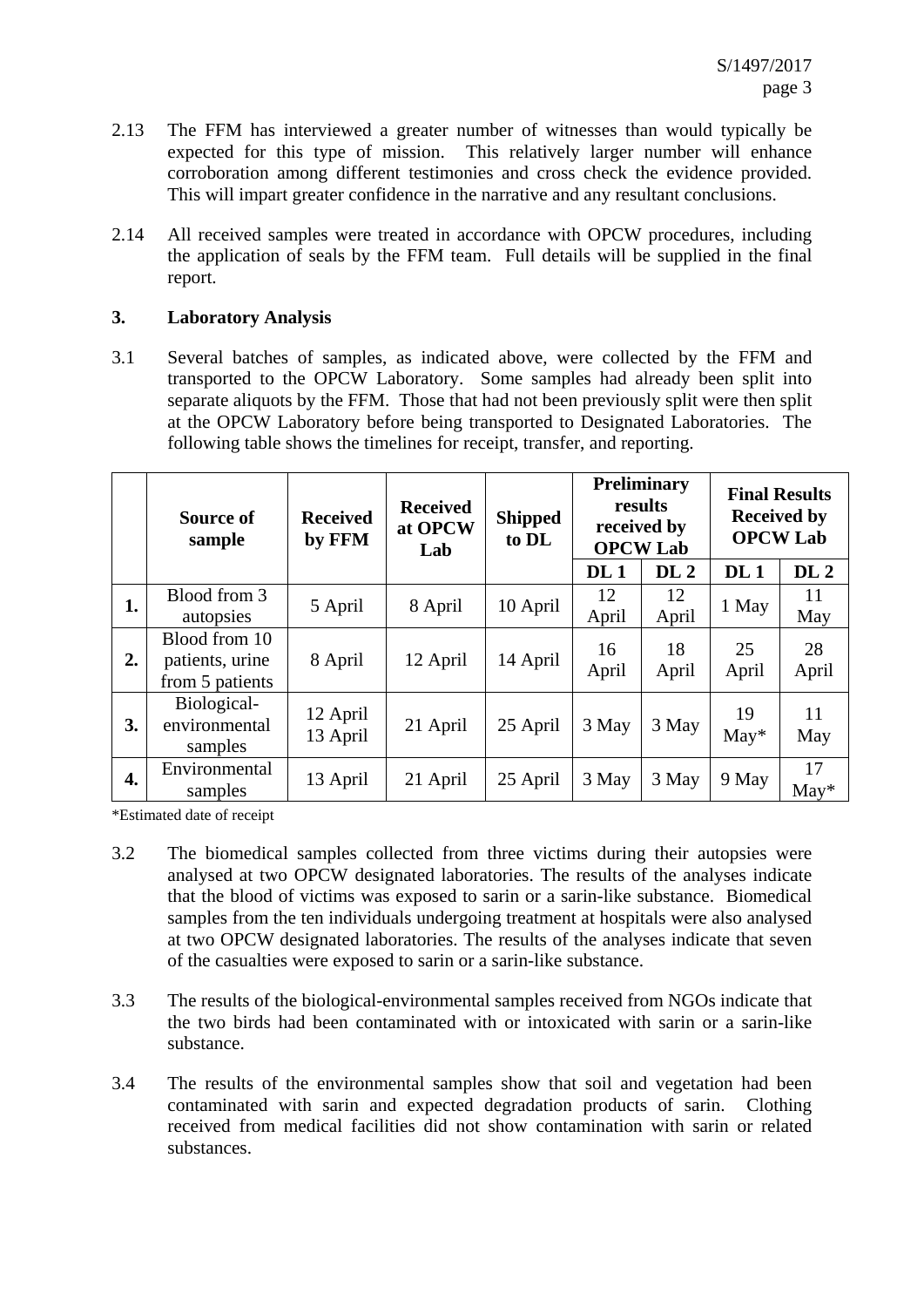3.5 Full details of the samples taken and results to date are in the annexed tables.

# **4. Status as at 11 May 2017**

- 4.1 This report constitutes an update on the activities of the FFM.
- 4.2 The FFM will conduct a complete analysis of the information and data at its disposal, including the results of sample analyses and mapping of the location of victims, as it drafts its report.
- 4.3 Meanwhile, planning is also under way in liaison with the United Nations regarding a possible visit to the alleged site of the incident at Khan Shaykhun. Given the sensitivity of the mission and past experience, this visit is dependent on the availability of the most stringent security assurances for the FFM.

### Annexes

- Annex 1: Results of Analysis of Samples Taken During Autopsies
- Annex 2: Results from Biochemical Samples Taken in the Presence of the Team Members
- Annex 3: Results from Environmental Samples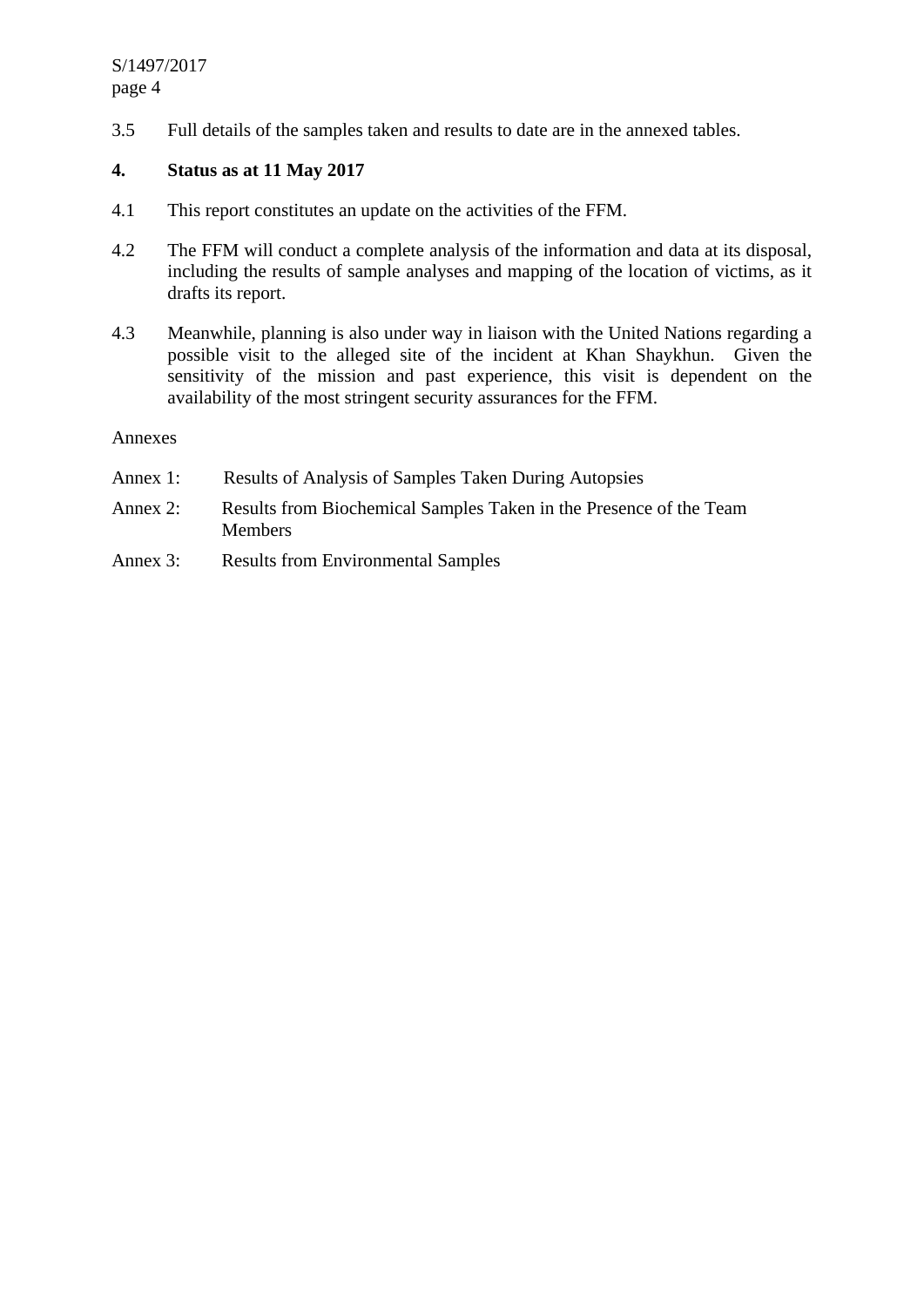Annex 1 **Annex 1** 

# RESULTS OF ANALYSIS OF SAMPLES TAKEN DURING AUTOPSIES **RESULTS OF ANALYSIS OF SAMPLES TAKEN DURING AUTOPSIES**

| Jung  | Analysis<br>Results        | for sarin or<br>substance<br>sarin-like<br>Positive | for sarin or<br>substance<br>sarin-like<br>Positive | for sarin or<br>substance<br>sarin-like<br>Positive |
|-------|----------------------------|-----------------------------------------------------|-----------------------------------------------------|-----------------------------------------------------|
|       | Reference<br>Sample        | 683/Lung                                            | 684/Lung                                            | 685/Lung                                            |
| Liver | Analysis<br>Results        | Positive for<br>substance<br>sarin-like<br>sarin or | Positive for<br>substance<br>sarin-like<br>sarin or | Positive for<br>substance<br>sarin-like<br>sarin or |
|       | Reference<br><b>Sample</b> | 683/Liver                                           | 684/Liver                                           | 685/Liver                                           |
| Hair  | Analysis<br>Results        | iike substance<br>sarin or sarin-<br>Positive for   | ike substance<br>sarin or sarin-<br>Negative for    | sarin or sarin-<br>like substance<br>Positive for   |
|       | Reference<br><b>Sample</b> | 683/Hair                                            | 684/Hair                                            | 685/Hair                                            |
| Brain | Analysis<br>Results        | Positive for<br>substance<br>sarin-like<br>sarin or | Positive for<br>substance<br>sarin-like<br>sarin or | Positive for<br>substance<br>sarin-like<br>sarin or |
|       | Reference<br>Sample        | 683/Brain                                           | 684/Brain                                           | 685/Brain                                           |
| Blood | Analysis<br><b>Results</b> | like substance<br>sarin or sarin-<br>Positive for   | like substance<br>sarin or sarin-<br>Positive for   | like substance<br>sarin or sarin-<br>Positive for   |
|       | Reference<br>Sample        | 683/Blood                                           | 684/Blood                                           | 685/Blood                                           |
|       | Reference<br>Victim        | 683                                                 | 684                                                 | 685                                                 |
|       | $\overline{X}$             |                                                     | $\overline{\mathcal{C}}$                            | 3                                                   |

S/1497/2017 Annex 1 page 5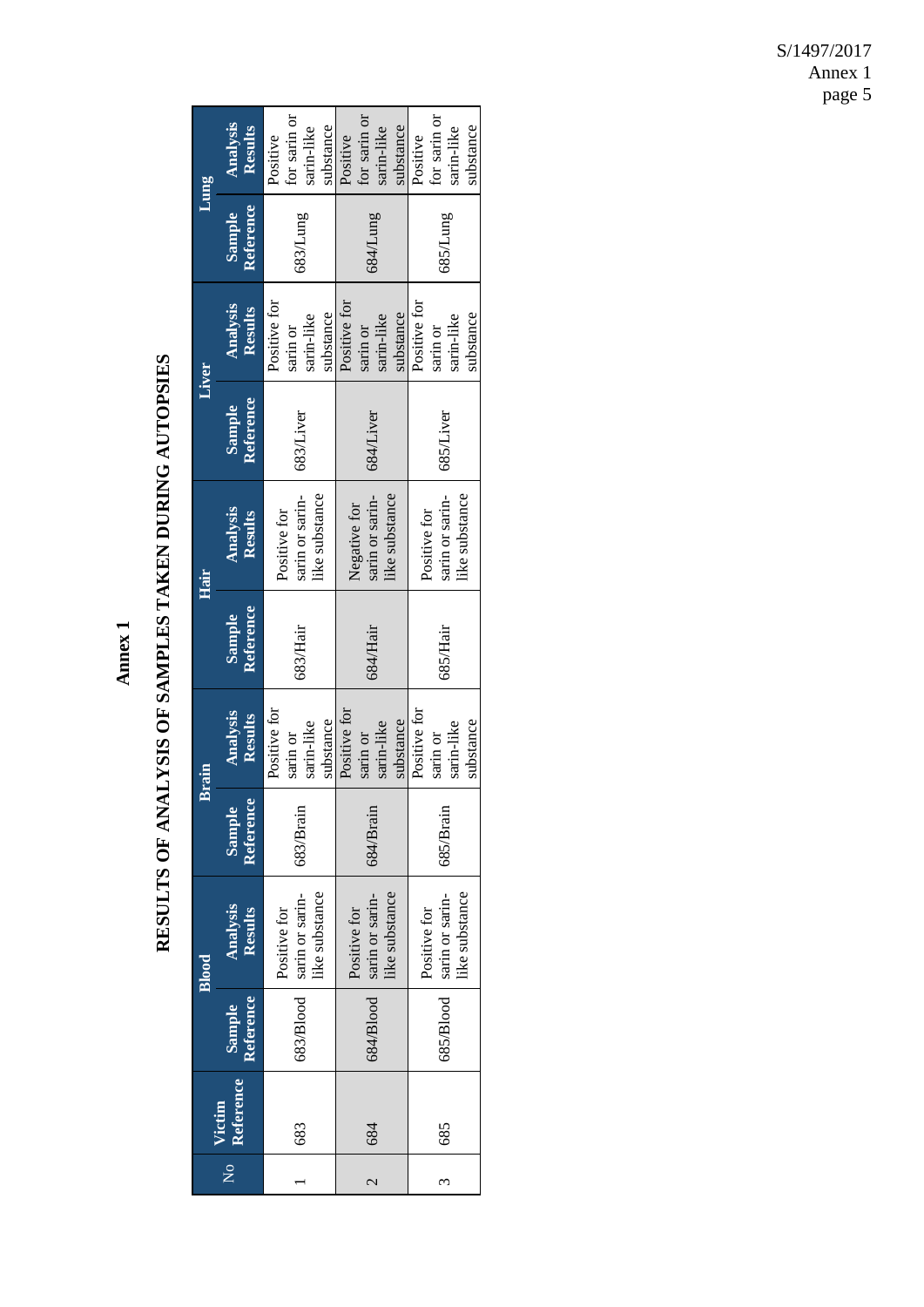## **Annex 2**

|                | <b>Patient</b><br><b>Reference</b> | <b>Blood</b>                      |                                                  | <b>Urine</b>                      |                                |  |
|----------------|------------------------------------|-----------------------------------|--------------------------------------------------|-----------------------------------|--------------------------------|--|
| N <sub>o</sub> |                                    | <b>Sample</b><br><b>Reference</b> | <b>Analysis Results</b>                          | <b>Sample</b><br><b>Reference</b> | <b>Analysis Results</b>        |  |
| $\mathbf{1}$   | 1321                               | 1321/P                            | Positive for sarin<br>or sarin-like<br>substance | N/A                               | N/A                            |  |
| $\overline{2}$ | 1355                               | 1355/P                            | Nothing detected                                 | 1355/U                            | Nothing detected               |  |
| 3              | 1305                               | 1305/P                            | Positive for sarin<br>or sarin-like<br>substance | N/A                               | N/A                            |  |
| $\overline{4}$ | 1304                               | 1304/P                            | Positive for sarin<br>or sarin-like<br>substance | N/A                               | N/A                            |  |
| 5              | 1353                               | 1353/P                            | Positive for sarin<br>or sarin-like<br>substance | N/A                               | N/A                            |  |
| 6              | 1356                               | 1356/P                            | Positive for sarin<br>or sarin-like<br>substance | 1356/U                            | Isopropyl<br>methylphosphonate |  |
| 7              | 1302                               | 1302/P                            | Nothing detected                                 | N/A                               | N/A                            |  |
| 8              | 1354                               | 1354/P                            | Nothing detected                                 | 1354/U                            | Nothing detected               |  |
| 9              | 1320                               | 1320/P                            | Positive for sarin<br>or sarin-like<br>substance | 1320/U                            | Isopropyl<br>methylphosphonate |  |
| 10             | 1358                               | 1358/P                            | Positive for sarin<br>or sarin-like<br>substance | 1358/U                            | Isopropyl<br>methylphosphonate |  |

## **RESULTS FROM BIOMEDICAL SAMPLES TAKEN IN THE PRESENCE OF TEAM MEMBERS**

At the time the samples were taken, the team noted that one of the 10 casualties appeared to have trauma related injuries and further noted that his blood and urine tested negative for sarin or sarin-like substances. Seven of the remaining nine blood samples and three of the remaining four urine samples tested positive for sarin or a sarin-like substance or related metabolites.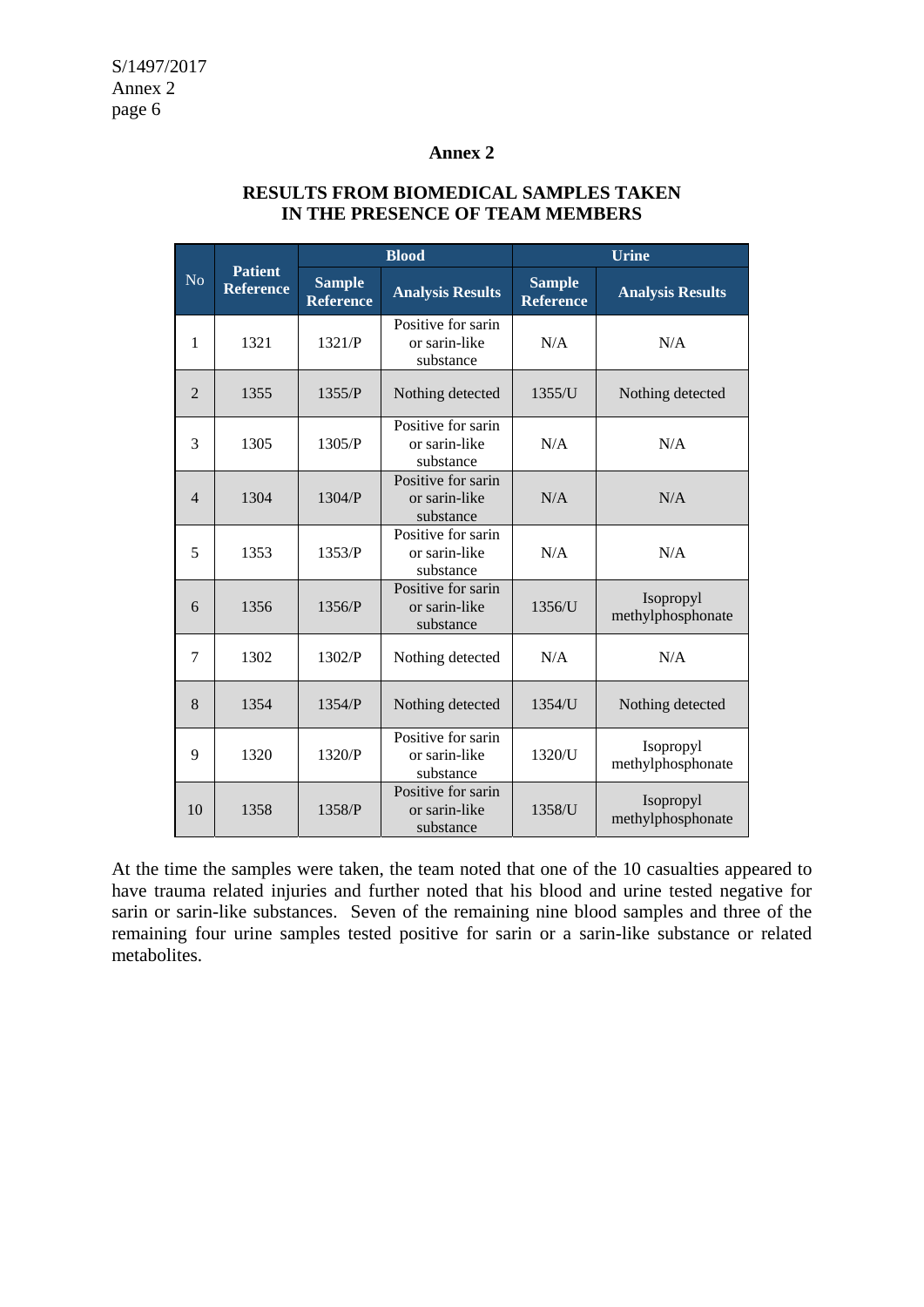# **Annex 3**

### **RESULTS FROM ENVIRONMENTAL SAMPLES**

The analysis results below indicate the preliminary findings of scheduled chemicals and other chemicals of interest according to the "Scope of Analysis env 3" L/VER/LAB/209626/17, dated 25 April 2017.

| No.                                  | <b>Sample</b>                                                                  |                                 | <b>Analysis Results</b>              |                                                        |  |  |
|--------------------------------------|--------------------------------------------------------------------------------|---------------------------------|--------------------------------------|--------------------------------------------------------|--|--|
|                                      | code                                                                           | <b>Description</b>              | DL #1                                | DL #2                                                  |  |  |
| <b>Samples from medical facility</b> |                                                                                |                                 |                                      |                                                        |  |  |
| $\mathbf{1}$                         | 10SDS                                                                          | Clothes                         | n.d.                                 |                                                        |  |  |
| $\overline{2}$                       | 11SDS                                                                          | Clothes                         |                                      | n.d.                                                   |  |  |
| 3                                    | 12SDS                                                                          | Clothes                         | n.d.                                 |                                                        |  |  |
| $\overline{4}$                       | 13SDS                                                                          | Clothes                         |                                      | n.d.                                                   |  |  |
| 5                                    | 14SDS                                                                          | Clothes<br>n.d.                 |                                      |                                                        |  |  |
|                                      | Samples from the impact point of the alleged munition and the surrounding area |                                 |                                      |                                                        |  |  |
| 6                                    | 15SDS                                                                          | Vegetation 10m from<br>location | IMPA, DIMP                           | IMPA, MPA,<br>DIMP, hexamine                           |  |  |
| 7                                    | 17SLS                                                                          | Soil from crater                | Sarin, IMPA, DIMP,<br>hexamine, pyro | Sarin, IMPA, MPA,<br>DIMP, hexamine,<br>DIPF, HFP, TPP |  |  |
| 8                                    | 18SLS                                                                          | Rock from location              | Sarin, IMPA, DIMP,<br>hexamine       | IMPA, MPA,<br>DIMP, hexamine,<br><b>HFP</b>            |  |  |
| 9                                    | 19SLS                                                                          | Soil 100m away                  | IMPA, DIMP                           | IMPA, MPA, DIMP                                        |  |  |
| 10                                   | 20SLS                                                                          | Soil 50m away                   | IMPA, DIMP                           | IMPA, MPA,<br>DIMP, TPP                                |  |  |
|                                      | Samples from dead animals found near the impact point                          |                                 |                                      |                                                        |  |  |
| 11                                   | 16SDS                                                                          | Goat hair, 20-30m<br>away       | <b>IMPA</b>                          | n.d.                                                   |  |  |
| 12                                   | 22SDS                                                                          | Bird: feathers                  | <b>IMPA DIMP</b>                     | IMPA, MPA,<br>DIMP, hexamine                           |  |  |
| 13                                   | 46SDS                                                                          | Bird: feathers                  | <b>DIMP</b>                          | DIMP, hexamine                                         |  |  |
| 14                                   | 21SDS                                                                          | Bird: wings                     | IMPA, DIMP,<br>hexamine              |                                                        |  |  |
| 15                                   | 23SDS                                                                          | Bird: liver                     |                                      | Fl regen                                               |  |  |